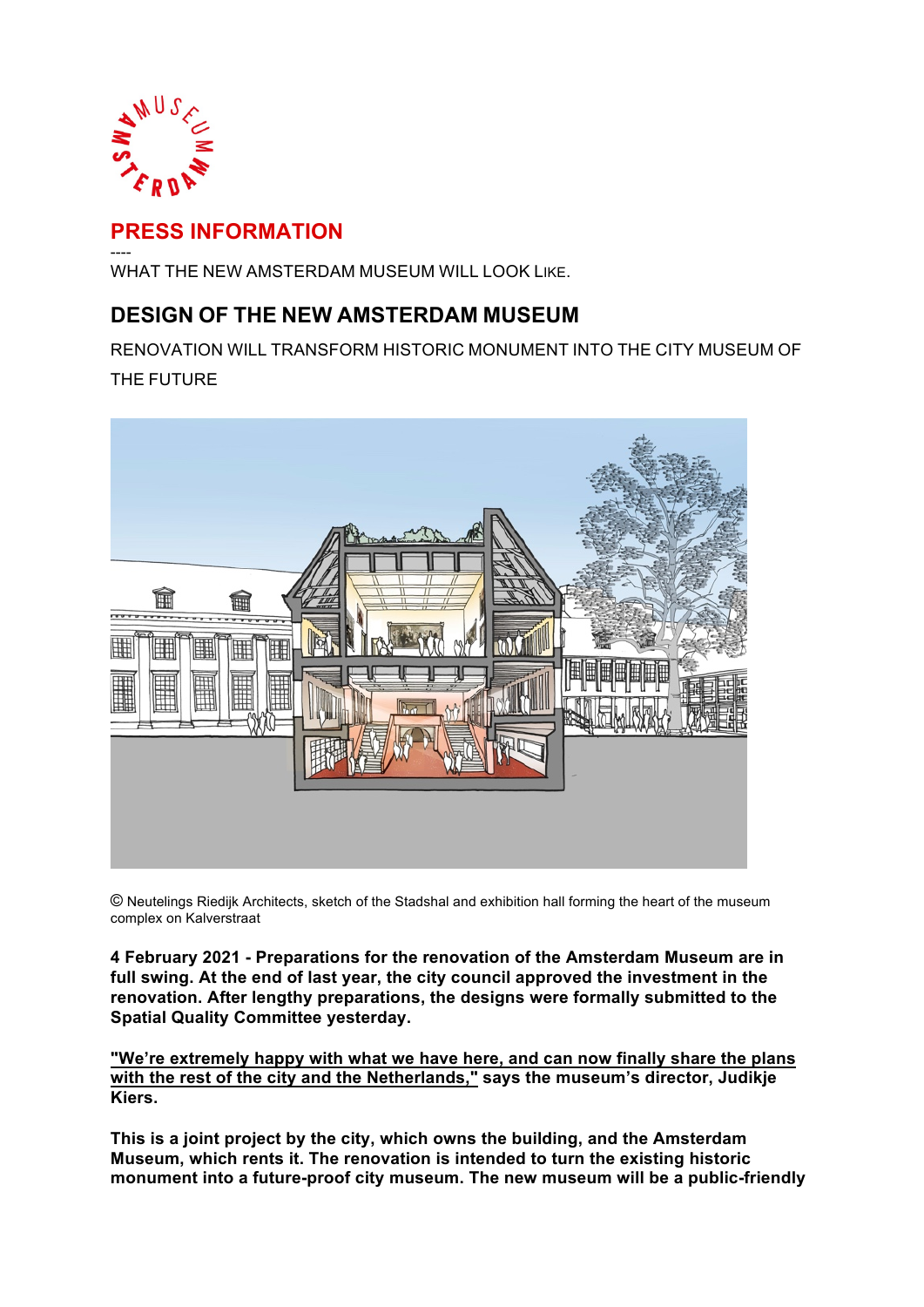**place where visitors and residents can get to know Amsterdam, and closely connected to the neighbourhood and the city as a whole. The changes will be most noticeable in the building itself.**

**"The renovation is an important investment in the future of the city," says Amsterdam's alderperson for culture Touria Meliani. "It will be accessible, with enough space for the collection and for events aimed at visitors and residents. It will tell all the many stories of our super-diverse city, including that of the centuries-old monumental building in which it's located."**

**The museum has been housed in the former civic orphanage on Kalverstraat since 1975. Its rich history and city-centre location make it the ideal place for the Amsterdam Museum. To ensure that its ambitions can be realised for generations to come, improvements are urgently needed in terms of space, accessibility, visibility, and sustainability.**

**There will be large, well equipped multipurpose rooms with more space for the collection, temporary presentations, debate, and education. There will also be a clearly defined route guiding visitors through all parts of the building, including the historical '***Gewelf'* **(vault beneath the museum), which is not currently accessible to the public, and the** *'Regentenkamer'* **(Regents Room) of the orphanage. The route will have an obvious beginning, middle and end. The entire museum will be accessible to visitors with physical disabilities, and will make much better use of daylight and climate.**

**The new building, designed by Neutelings Riedijk Architects. is expected to open in 2025, to mark the city's 750th anniversary.**

### **The story of Amsterdam in one building**

Over the centuries, the building has grown and changed to accommodate the needs of its residents: the nuns of the convent of St. Lucy, the orphans of the city orphanage, and visitors to the Amsterdam Museum. Today it tells the stories of Amsterdam, apparent in features such as the gates and courtyards, and the facades designed by Jacob van Campen, all of which will be retained in the new design.

# **Perfectly located, but outdated**

The former *'Burgerweeshuis'* (city orphanage) is the ideal location for the museum, but it was never built as a museum, and its limitations prevent twenty-first-century visitors from appreciating it to the full. Its differences in level make it poorly accessible for people with physical disabilities, and the limited space renders it impossible to display the whole collection. Many large-scale masterpieces are now housed in other places, such as at Hermitage Amsterdam, or remain in storage. The museum also requires substantial modernisation in terms of daylight, climate, and sustainability. All of this work must respect the building's importance as a historic monument, and be based on consultation with experts, local residents, and other interest groups.

# **Open to the city**

The new museum will be more recognisable and accessible to all visitors. The ground floor facing the courtyards and the Nieuwezijds Voorburgwal will accommodate public areas such as a restaurant, an auditorium, and education facilities. The windows and doors, which are now often shuttered, will be opened again. The museum will present a more inviting face to the city, and enliven the courtyards and street.

### **Reinforcing the historical structure of the houses and courtyards**

The design is based on a thorough analysis of the building's history. Like a number of other similar institutions in Amsterdam, it was built as a series of houses surrounding courtyards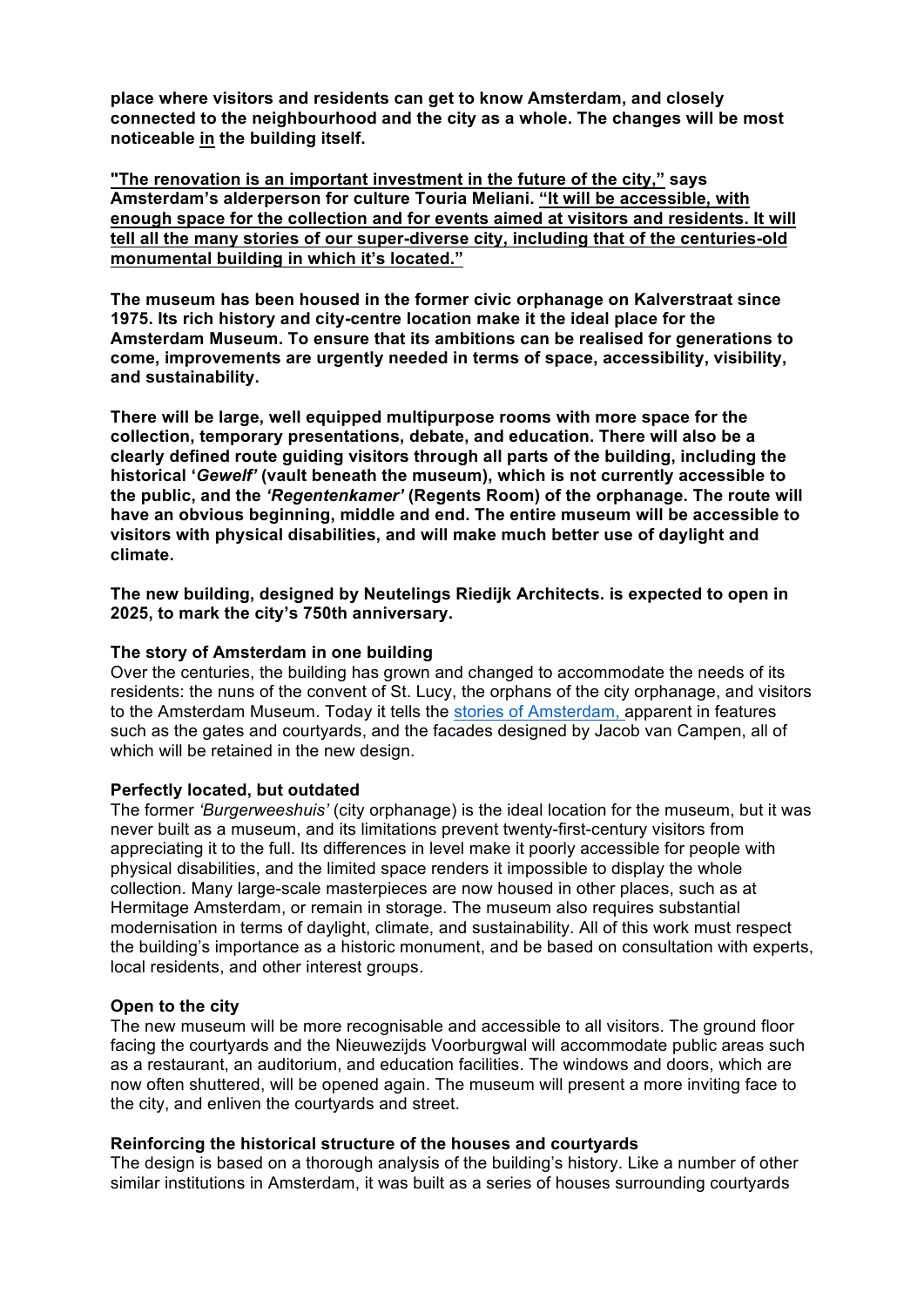and accessed by a gate, like a village within a city. This structure is still recognisable today, and will be preserved and reinforced by the new design. The new main entrance will be in the middle of the complex, so that all visitors enter through one of the gates and discover the courtyards before entering the building. The new additions will be fully integrated into the historical structure, with pitched roofs to blend in with the existing ones.

# **A new heart for the Amsterdam Museum**

The Stadshal, the new public entrance hall, will form the heart of the museum. This doubleheight space, with its grand staircase, will house visitor facilities such as a cloakroom, toilets, shop, café, information desk, and ticket office. As in the current museum, the Stadshal will be freely accessible to the public without a ticket. It will also provide access to the oldest part of the building, the *"Gewelf'* (underground vault), and will serve as the start and finish of the route through the new museum.

# **Space for the collection**

The Amsterdam Museum manages the city's collection of around 100,000 very diverse objects of all shapes and sizes and every period of the city's history, ranging range from arts and crafts to everyday utensils.

Some works, such as the seventeenth-century group portraits, are too large to display in the current building. The design therefore provides for five new rooms, created by building additions in three places, like new houses in the historical structure, but invisible from the courtyards. These will enable the old rooms to retain their historical character, so the route through the museum will be an alternation of old and new, and there will be plenty of space to tell the stories of the city's past, present and future.

# **Logical route**

There will be a continuous, one-way, and fully accessible route through the building, making it easier to navigate and historical areas such as the orphanage boardroom easier to find. The first floor circles the girls' courtyard, and the Great Hall above the *'Stadshal'* (the public entrance hall) will be the highlight of the route, showing the masterpieces of the collection to their full advantage. Before concluding their visit with the presentations around the boys' courtyard, visitors can go outside to the rooftop area, providing a view of the city that is the main subject of the museum.



©Photo of the model by Neutelings Riedijk Architecten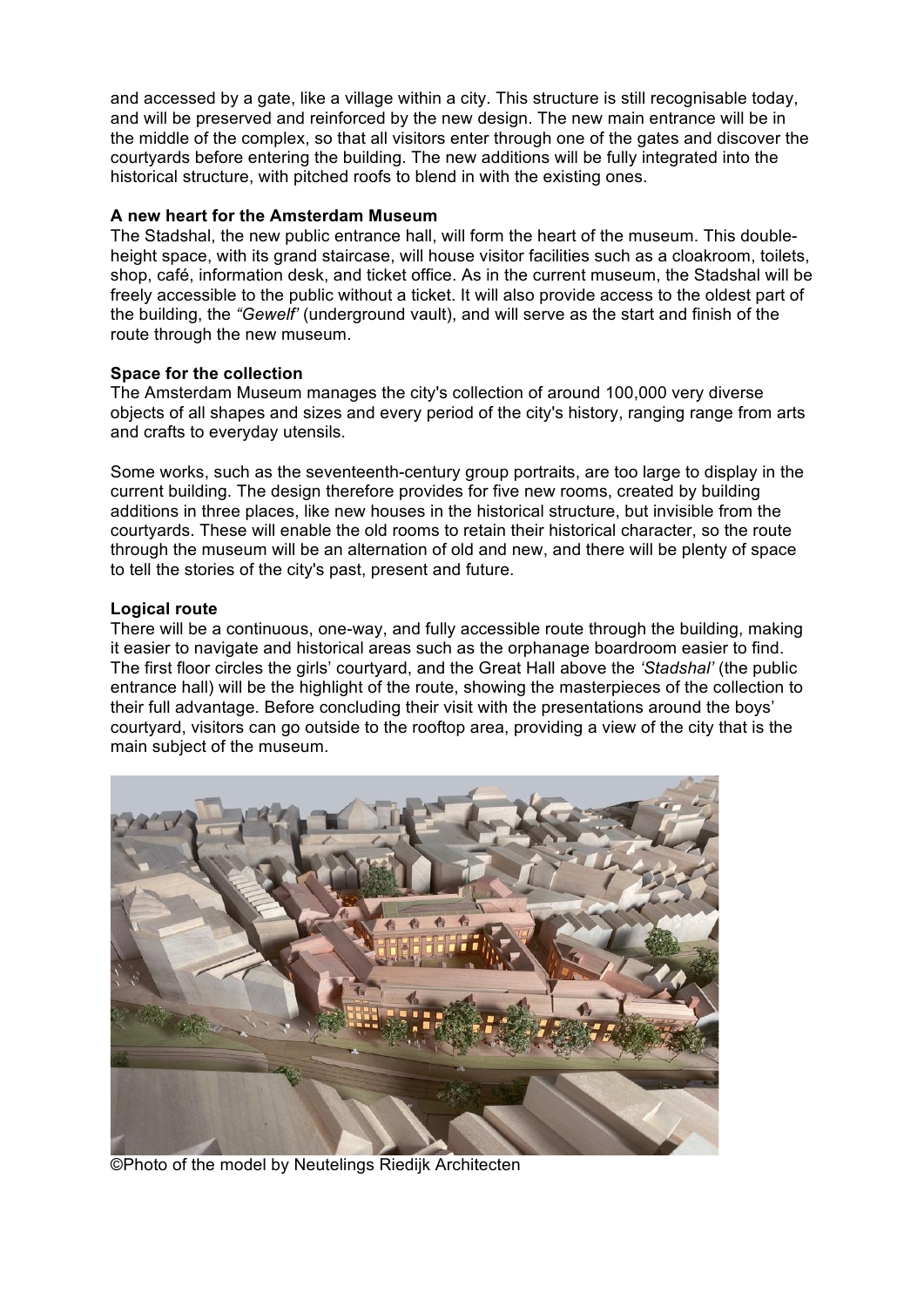### **A sustainable monument**

Using an existing building is more sustainable than building a new one, and preserving this national monument is also an essential part of the assignment. The old parts of the building will be restored in collaboration with TPAHG Architects, and the whole museum will incorporate state-of-the-art sustainable technology, including underground thermal energy storage and solar panels. Low-energy plant will be used, and rainwater stored to irrigate the courtyards.

The landscaping around the viewpoint will contribute to water storage and heat regulation. Materials will be chosen with the emphasis on sustainability: the new structures will be made largely of wood and cross-laminated timber, and the interior finishes will use recycled materials where possible. The design aims to achieve a BREEAM in-use certification rating of "excellent"

# **Collection will remain on display during the renovation**

The planning application process has already begun. The Kalverstraat location will close in March 2022, but the collection will be on display in the Amsterdam Museum wing of Hermitage Amsterdam and elsewhere, and we will continue to hold temporary presentations and other public activities with our partners at various locations in the city.

# **The new museum in figures**

# BETTER USE OF SPACE MORE SPACIOUS MORE FLEXIBLE

The building will be more efficient. The proportion accessible to the public will grow from 41 to 57 percent. This will be achieved partly by clustering spaces, and partly by making different use of existing ones.

The museum area will increase from 2,400 to 2,900 square metres. Of this, 1,200 square metres will consist of large or extra-large rooms. The wall surface will be increased by 75% so that more large works can be hung.

The new museum will have a wide variety of high-quality multifunctional rooms, with excellent logistics and other facilities.

# **About the Amsterdam Museum**

The Amsterdam Museum manages the city's collection of around 100,000 very diverse objects of all shapes and sizes and from every period of history, ranging from arts and crafts to everyday utensils, and from photographs to fragile medieval art. Since its opening in 1975, the museum has adopted a highly progressive approach, organizing activities and exhibitions in close consultation with the people of Amsterdam and on a very wide range of subjects. We combine historical and modern objects and stories with the creativity and critical eye of contemporary artists.

### **About Neutelings Riedijk Architects**

Neutelings Riedijk Architects is a leading Dutch firm with an extensive oeuvre of mainly public buildings, such as the Naturalis Biodiversity Center in Leiden, the Rozet cultural centre in Arnhem, and Deventer's city hall. The firm has extensive experience with complex projects in an often delicate urban context, and has created many hugely popular buildings. www.neutelings-riedijk.com

### **Note to editors**

-----

For more information about this project, contact Janine Fluyt at pr@amsterdammuseum.nl or 06 2000 7234. A media kit, including explanatory videos and images, can be found at www.hetnieuweamsterdammuseum.nl of www.amsterdammuseum.nl.